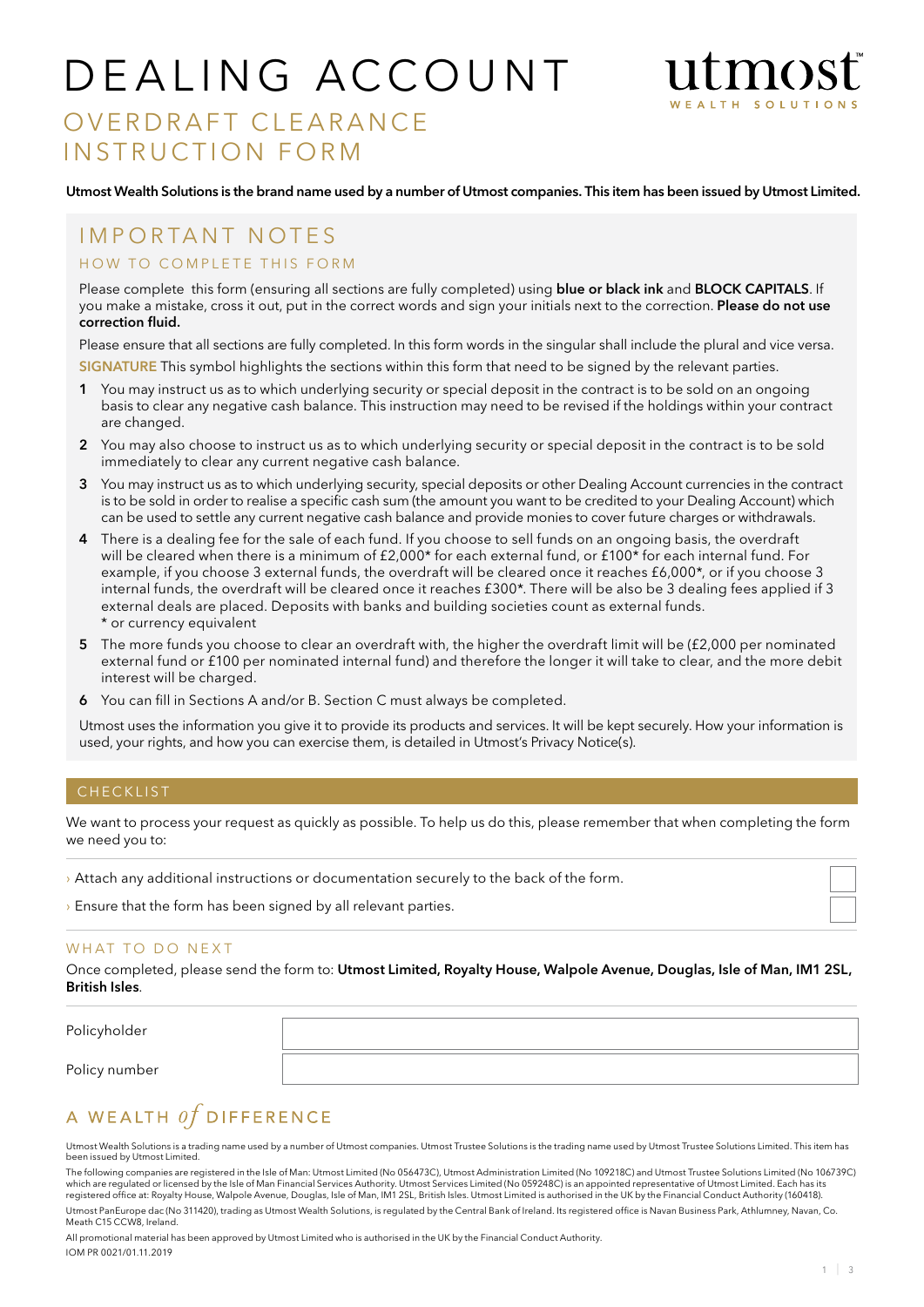### A ON GOING SALE IN STRUCTION

Please choose ONE of the options below to indicate which fund holding you wish to sell each time your policy reaches the maximum overdraft limit (£2,000 per external fund, or £100 per internal fund).

#### I wish to exercise the following option:

1 To clear any negative cash balance from the largest liquid fund holding by monetary value, as at the date of placing the instruction. There is no need to complete the fund information below.

2 To clear any negative cash balance from the funds listed below. This can be all external or internal funds, or a mixture of both. A SEDOL number is not required for internal funds.

| Security to be sold |                  |              |      |   |  |
|---------------------|------------------|--------------|------|---|--|
| Full fund name      | SEDOL number     | % to be sold |      |   |  |
|                     |                  |              |      | % |  |
|                     |                  |              |      | % |  |
|                     |                  |              |      | % |  |
|                     |                  |              |      | % |  |
|                     |                  |              |      | % |  |
|                     |                  |              |      | % |  |
|                     |                  |              |      | % |  |
|                     | Total must equal |              | 100% |   |  |

### B IMMEDIATE SALE INSTRUCTION

Please choose ONE of the options below to indicate which fund holding you wish to sell IMMEDIATELY to clear a current overdraft only. Each time the bond becomes overdrawn, we will need a further instruction.

#### I/We wish to exercise the following option:

1  $\Box$  To clear the current negative cash balance from the largest liquid fund holding. This is calculated by monetary value, as at the date of placing the instruction. There is no need to complete the fund information below.

2 To clear any negative cash balance from the funds listed below. You can select all external or internal funds, or a mixture of both. A SEDOL number is not required for internal funds.

 $\blacksquare$  As a percentage of the negative cash balance, as at the date of placing the instruction.

 $\mathsf{b} \ \Box$  As an amount - you can contact our Customer Support team on +44 (0)1624 643 345 for the latest overdraft figures, if required.

| Security to be sold |              | % to be sold |  |  |      | Amount                                      |  |
|---------------------|--------------|--------------|--|--|------|---------------------------------------------|--|
| Full fund name      | SEDOL number |              |  |  |      | (for option 2a only)   (for option 2b only) |  |
|                     |              |              |  |  | %    |                                             |  |
|                     |              |              |  |  | %    |                                             |  |
|                     |              |              |  |  | %    |                                             |  |
|                     |              |              |  |  | $\%$ |                                             |  |
|                     |              |              |  |  | $\%$ |                                             |  |
|                     |              |              |  |  | %    |                                             |  |
|                     |              |              |  |  | %    |                                             |  |